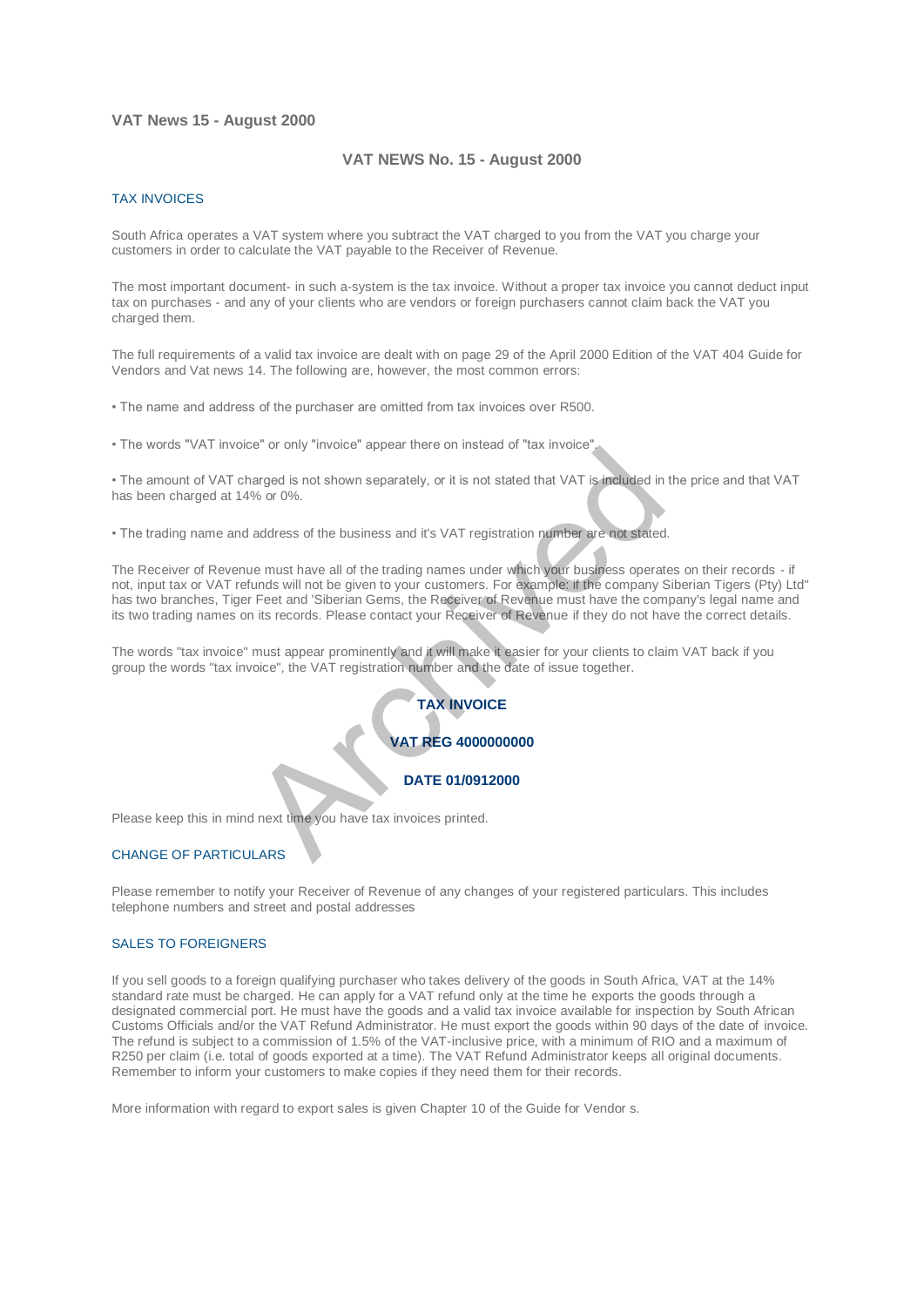### IMPORTED GOODS

If you import goods for your business, you can claim an input tax deduction on the strength of the bill of entry with proof that the VAT on the particular import has already been paid to the RSA Customs and Excise. This proof can be in the form of a receipt issued by the relevant Customs office or a statement from your clearing agent that he has paid the VAT on your behalf.

#### 10-DAY RULE

The VAT Act allows for vendors to close off their tax period 10 days before or after the last day of the month. As from the November 2000 tax period, vendors who wish to close off on a date other than the last day of the month may apply to their Receiver of Revenue for another date. This date cannot be changed without prior approval from the Receiver of Revenue.

#### APPORTIONMENT

A vendor who makes both taxable and exempt supplies may only claim input tax in respect of his taxable supplies. VAT on goods purchased for both purposes must be apportioned according to an approved apportionment method. ,

As from the November 2000 tax period, the only method of apportionment that can be used without prior approval from SARS will be the turn over based method. However, where this method or any other method does not give a fair result in your circumstances, you must contact your Receiver of Revenue for an alternative method to be approved. This is most important, as assessments could be raised if you receive undue benefits by applying an incorrect method. If you already have an alternative method approved in writing by your Receiver of Revenue, it is not necessary to obtain reapproval. 2000 tax period, the only method or apportonment that can be used with the court based method. However, where this method or any other method to you must contact your Receiver of Revenue for an alternative method to be rai

## SALE OF ENTERPRISES AS GOING CONCERNS

in order for a sale of a going concern to qualify for the zero-rating of VAT, the following requirements have to be met:

- Both parties must be VAT vendors.
- The business must be an income-earning activity at the time of sale.
- The whole business or a part of it which is capable of separate operation must be disposed of.

• Both parties must agree in writing that the enterprise is sold as a going concern and that the zero rate of VAT will be applied.

A concession was introduced in November 1994 as a transitional measure whereby the parties concerned were allowed to enter into a separate contract in cases where a written agreement was not in place.

Several abuses have taken place where vendors have manipulated this concession to obtain undue VAT benefits. For this reason, it has become necessary for SARS to withdraw this concession of a separate contract. As from the November 2000 tax period, where new contracts are entered into and any of the requirements for the zero-rating of the sale of a going concern are not met, the supply of the enterprise will be subject to VAT at the 14% standard rate.

### MOTOR DEALERS

Where a motor dealer purchases (or trades in) a vehicle from a non-vendor, or from a VAT vendor who was not entitled to an input tax deduction when he acquired the vehicle (for example, a motor car), he may not claim a notional input tax deduction unless he has obtained the following:

- A full description of the vehicle.
- The name and address of the seller.
- A statement from the seller stating that the supply is not a taxable supply.

• A copy of the seller's identity document, or if the seller is not a natural person, a copy of its representative's identity document and a copy of the business letterhead or certificate showing its company, close corporation or trust registration number.